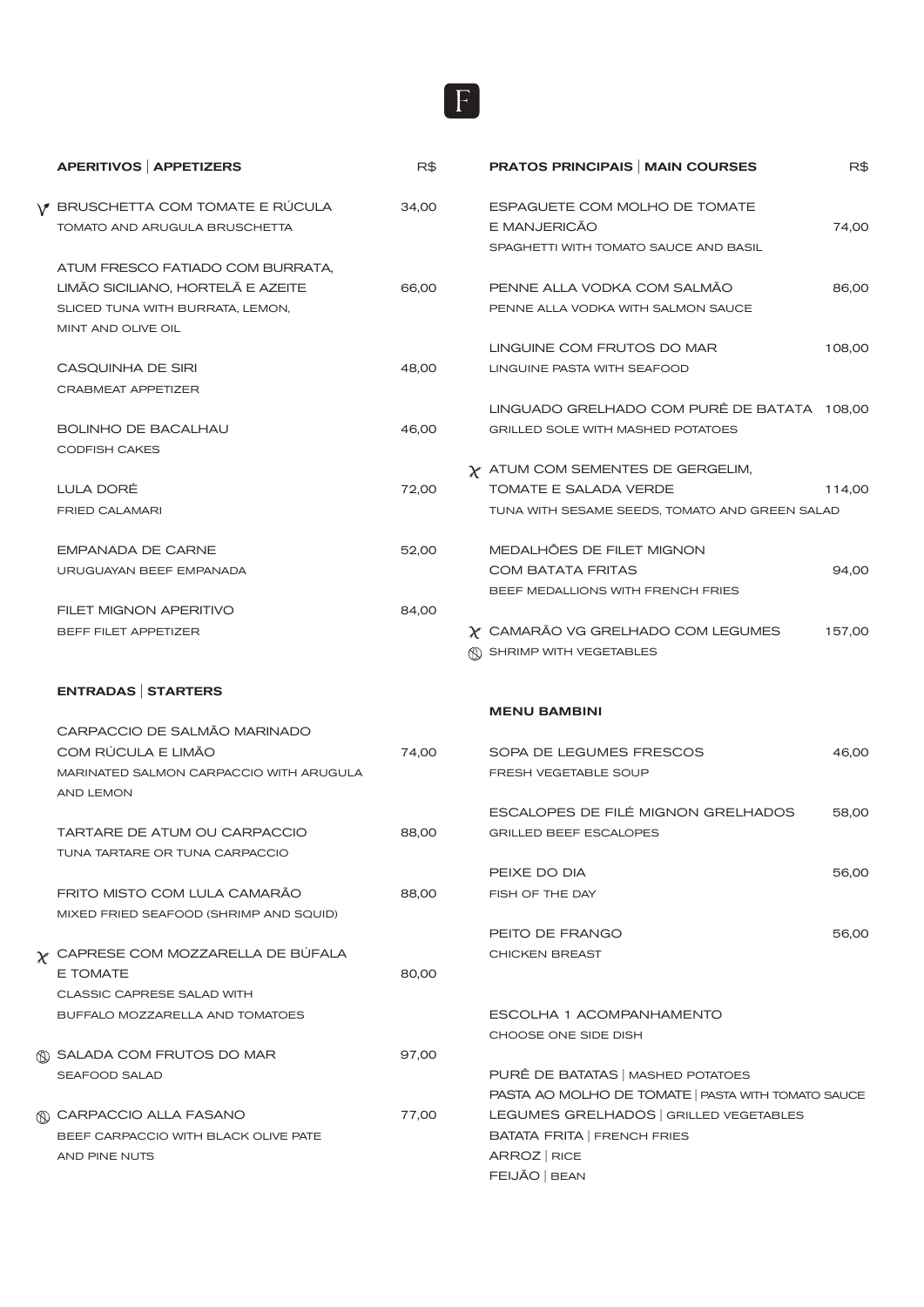| <b>SANDUÍCHES   SANDWICHES</b>                                                               | R\$   | SOBREMESAS   DESSERTS                         | R\$   |
|----------------------------------------------------------------------------------------------|-------|-----------------------------------------------|-------|
| ATUM PICADO NA PONTA DA FACA                                                                 |       | SORBET E SORVETES                             | 31,00 |
| <b>COM BATATA FRITAS</b>                                                                     | 94,00 | SORBET AND ICE CREAM                          |       |
| TUNA BURGER WITH FRENCH FRIES                                                                |       |                                               |       |
|                                                                                              |       | $\chi$ SALADA DE FRUTA DA ESTAÇÃO             | 33,00 |
| <b>TOAST CLÁSSICO</b>                                                                        | 54.00 | <b>SEASONAL FRUIT</b>                         |       |
| HAM AND CHEESE SANDWICH ON TOASTED MIGA BREAD                                                |       | $\vee$                                        |       |
|                                                                                              |       | PANNA COTTA COM FRUTAS VERMELHAS              | 54,00 |
| BAGUETTE CROCANTE COM PRESUNTO                                                               |       | PANNA COTTA WITH RED FRUITS                   |       |
| DE PARMA, TOMATE E MOZZARELLA                                                                | 59,00 |                                               |       |
| CRUNCHY BAGUETTE WITH PARMA HAM,                                                             |       | <b>CREME BRULÉE</b>                           | 54,00 |
| TOMATO AND MOZZARELLA                                                                        |       | <b>CREME BRULÉE</b>                           |       |
| BAGUETTE COM FILÉ MIGNON                                                                     |       |                                               |       |
| E QUEIJO CHEDDAR                                                                             | 79,00 | SE BEBER, NÃO DIRIJA PROCON 151 SUNAB 192     |       |
| BEEF TENDERLOIN AND CHEDDAR CHEESE                                                           |       | FISCALIZAÇÃO SANITÁRIA 21 2503 2280           |       |
| ON BAGUETTE                                                                                  |       |                                               |       |
|                                                                                              |       | TAXA DE SERVIÇO OPCIONAL DE 15%               |       |
| CLUB SANDWICH TRADICIONAL COM                                                                |       | 15% SERVICE TAX NOT INCLUDED                  |       |
| MAIONESE, ALFACE, TOMATE, BACON,                                                             |       | NOSSA COZINHA E SUAS DEPENDÊNCIAS ESTÃO       |       |
| OVO E FRANGO                                                                                 | 75,00 | FRANQUEADAS À SUA VISITAÇÃO                   |       |
| CLASSIC CLUB SANDWICH WITH MAYO, LETTUCE,<br><b>OUR KITCHEN IS AVAILABLE FOR VISITATIONS</b> |       |                                               |       |
| TOMATO, BACON, EGGS AND CHICKEN                                                              |       |                                               |       |
| HAMBURGER OU CHEESBURGER                                                                     |       | <b>LEGENDA</b>                                |       |
| OU MINI HAMBURGER                                                                            | 79,00 |                                               |       |
| HAMBURGER OR CHEESBURGER                                                                     |       | $\chi$ .<br>SEM GLÚTEN   GLUTEN FREE          |       |
| OR BEEF SLIDERS WITH CHEESE                                                                  |       | SEM LACTOSE   DAIRY FREE<br>⋒                 |       |
|                                                                                              |       | VEGANO   VEGAN<br>\1                          |       |
| TODOS OS SANDUICHES SÃO SERVIDOS                                                             |       |                                               |       |
| COM BATATAS FRITAS OU SALADA VERDE                                                           |       | TODOS OS ITENS PODEM CONTER TRAÇOS DE GLÚTEN. |       |
| ALL SANDWICHES ARE SERVED WITH                                                               |       | ALL ITEMS MAY CONTAIN TRACES OF GLUTEN.       |       |
| FRENCH FRIES OR SIDE GREEN SALAD                                                             |       |                                               |       |
| <b>ACOMPANHAMENTOS   SIDE DISHES</b>                                                         |       |                                               |       |

|              | Y BATATA FRITA      | 25.00 |
|--------------|---------------------|-------|
|              | <b>FRENCH FRIES</b> |       |
|              | $\chi$ SALADA VERDE | 21,00 |
| $^\circledR$ | $\bigcap$           |       |

 $\overline{\mathsf{V}}$  GREEN SALAD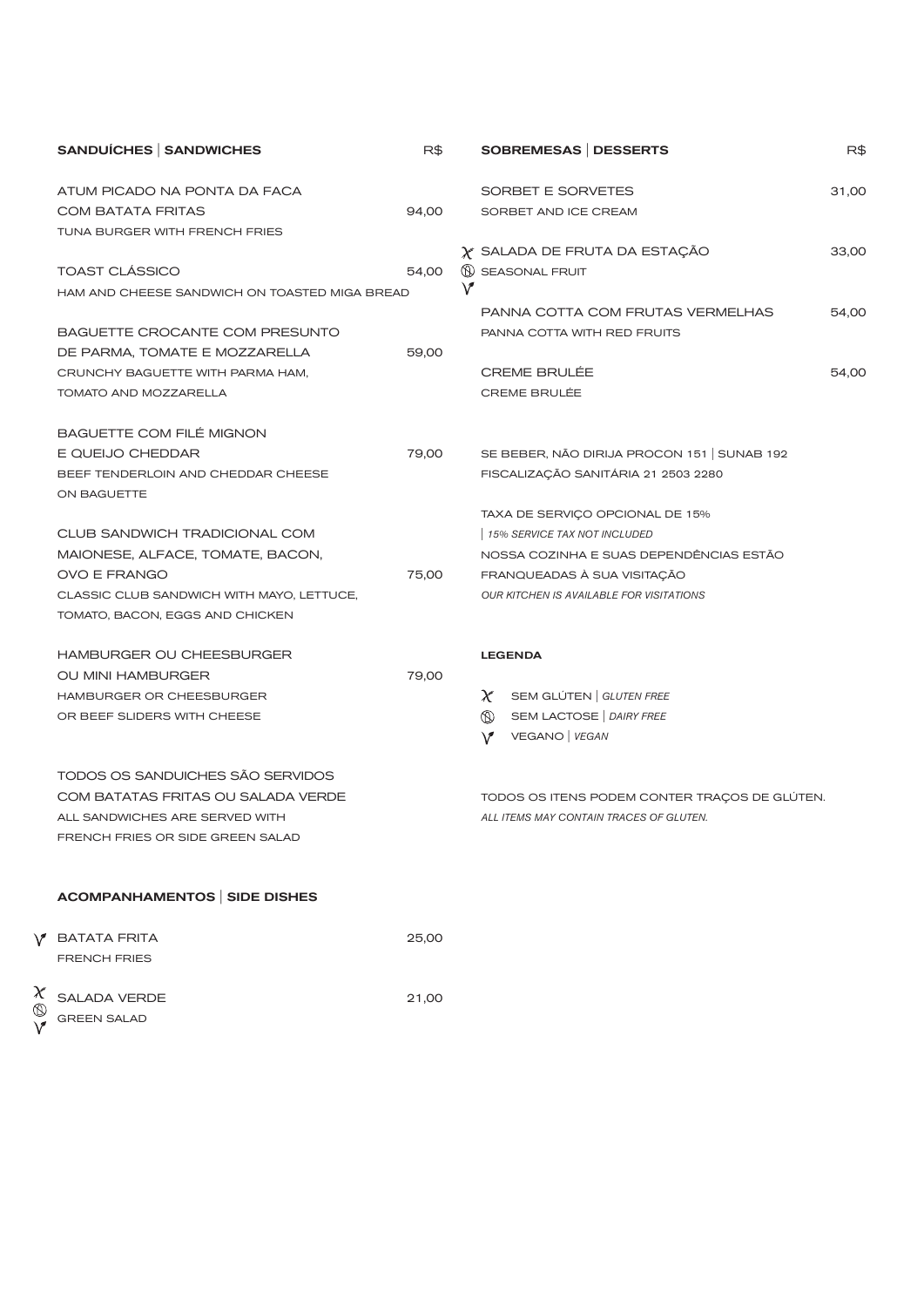

LA FIORE 60,00

VODKA KETEL ONE PEACH AND ORANGE BLOSSOM, MANDARINETTO, AÇÚCAR, MORANGO, MARACUJÁ E SOUR MIX *VODKA KETEL ONE PEACH AND ORANGE BLOSSOM, MANDARINETTO, SIMPLE SYRUP, STRAWBERRY, PASSION FRUIT AND SOUR MIX*

### NARA 50,00

SAKE JUN DAITI, CAPIM LIMÃO, GRAPEFRUIT, LIMÃO E AÇÚCAR *SAKE JUN DAITI, CAPIM LIMÃO, GRAPEFRUIT, LIME AND SIMPLE SYRUP*

#### MINT COLLINS 54,00

GIN TANQUERAY, SUCO DE LIMÃO, AÇÚCAR, HORTELÃ E ANGOSTURA. *TANQUERAY GIN, LIME, SIMPLE SYRUP, MINT AND BITTERS*

#### DONNA CARAMEL 50,00

RUM ENVELHECIDO, XAROPE DE MELAÇO COM BAUNILHA, REDUÇÃO DE VINHO TINTO COM MAÇÃ VERDE, SUCO DE LIMÃO, ABACAXI E MARACUJÁ *AGED RUM, VANILLA MOLASSES SYRUP, RED WINE REDUCTION, GREEN APPLE, LIME, PASSION FRUIT AND PINEAPPLE*

#### MANDARINO 59,00

VODKA KETEL ONE, TRIPLE SEC, SUCO DE TANGERINA E ESPUMA DE MEL, GENGIBRE E LIMÃO *KETEL ONE VODKA, TRIPLE SEC, TANGERINE, HONEY FOAM, GINGER AND LIME*

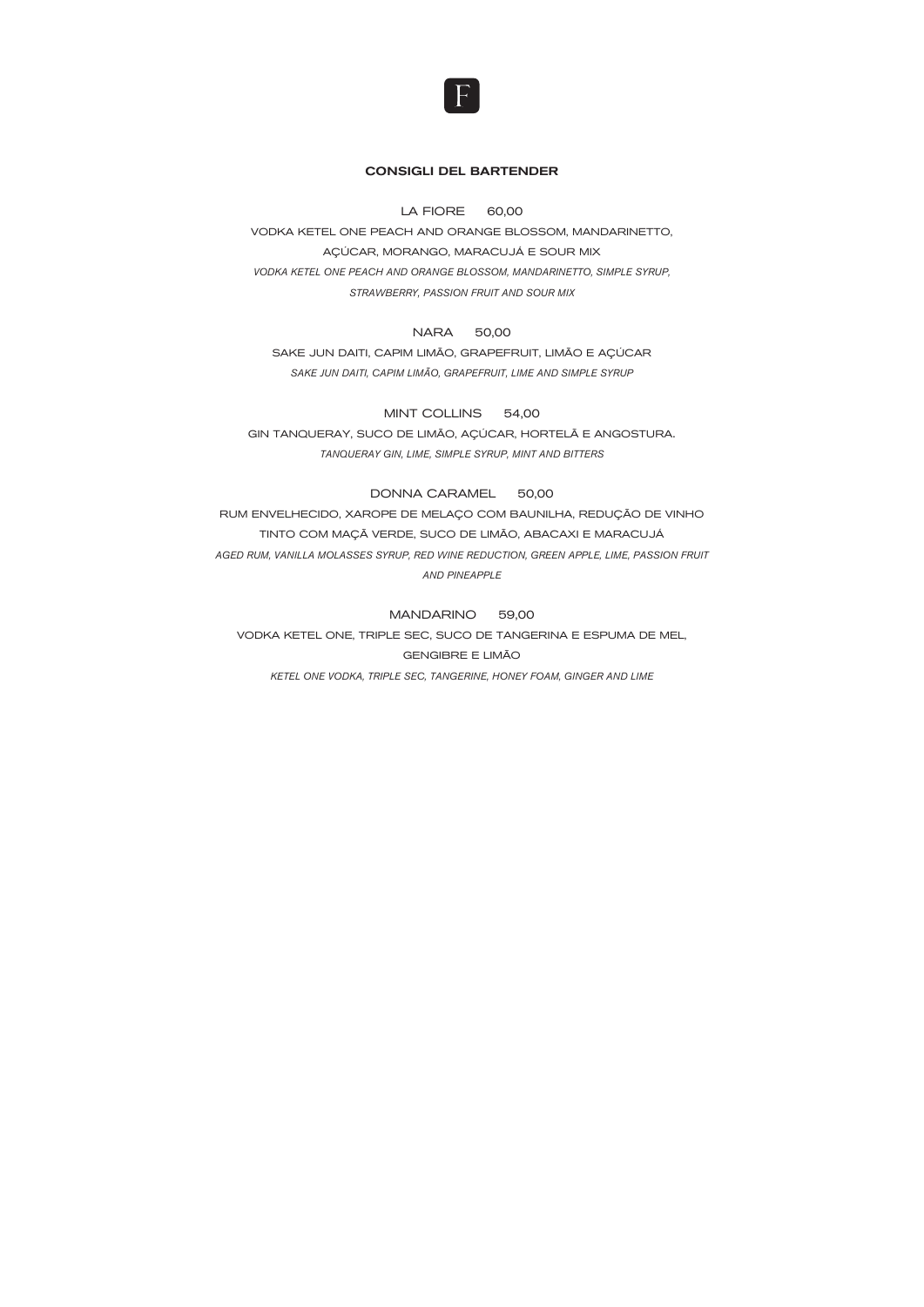### $\vert \Gamma \vert$

| <b>SOFT DRINKS</b>                                                                                                                                                                                                                                             | R\$<br>š                                                                                                                                               |
|----------------------------------------------------------------------------------------------------------------------------------------------------------------------------------------------------------------------------------------------------------------|--------------------------------------------------------------------------------------------------------------------------------------------------------|
| ÁGUA MINERAL 300 ML<br>PERRIER 330 ML<br>ACQUA PANNA 500 ML<br>S. PELLEGRINO 500 ML<br><b>REFRIGERANTES</b><br><b>SUCO TOMATE</b><br>SUCOS DIVERSOS   JUICES<br>RED BULL ENERGY DRINK<br>SUGAR FREE   TROPICAL<br>TÔNICA RIVERSIDE<br>RIVERSIDE ORIGINAL TONIC | 13,00<br>I<br>29,00<br>ł<br>29,00<br>E<br>29,00<br>Ŀ<br>15,00<br>ł<br>27,00<br>22,00<br>E<br>29,00<br>L<br>E<br>25,00<br>$\overline{\mathcal{L}}$<br>ł |
| CAFÉ COFFEE                                                                                                                                                                                                                                                    | ١                                                                                                                                                      |
| EXPRESSO   ESPRESSO<br>CAPUCCINO<br>CHÀ   TEA                                                                                                                                                                                                                  | 10,00<br>š<br>13,00<br>13,00<br>١                                                                                                                      |
| CERVEJA   BEER                                                                                                                                                                                                                                                 | ŀ                                                                                                                                                      |
| STELLA ARTOIS   LAGER   330 ML 21,00<br>BECK'S   GERMAN LAGER   330 ML 21,00<br>BRAHMA DUPLO MALTE 350 ML 21,00<br>CORONA   PILSEN   355 ML<br>SEM ÁLCOOL   NON-ALCOHOLIC 17,00<br>HOEGAARDEN   WITBIER   330 ML 29,00                                         | ŀ<br>$\mathbf \zeta$<br>ŀ<br>25,00<br>F<br>ŀ<br>$\mathbf \zeta$                                                                                        |
| <b>CAIPIRINHAS CAIPIVODKAS</b>                                                                                                                                                                                                                                 | ś                                                                                                                                                      |
| VODKA NACIONAL<br>VODKA PREMIUM<br>VODKA SUPER PREMIUM<br><b>CACHACA</b><br>SAKË                                                                                                                                                                               | 41,00<br>52,00<br>66,00<br>$\mathbf \zeta$<br>36,00<br>42,00<br>E                                                                                      |
| SUCOS VERDE GREEN JUICE                                                                                                                                                                                                                                        | $\overline{\phantom{a}}$                                                                                                                               |
| ÁGUA DE COCO, KIWI,<br>LARANJA, ESPINAFRE<br>E HORTELÂ<br>COCONUT WATER, KIWI, ORANGE,<br><b>SPINACH AND MINT</b>                                                                                                                                              | O<br>31,00<br>$\breve{}$                                                                                                                               |
| GENGIBRE, MAÇÃ, LIMÃO,<br>LARANJA, ESPINAFRE<br>E SALSÃO<br>GINGER, APPLE, LIME, ORANGE,<br>SPINACH AND CELERY                                                                                                                                                 | E<br>E<br>ł<br>31,00<br>$\overline{\phantom{a}}$                                                                                                       |
| ÁGUA DE COCO, ESPINAFRE,<br>ABACAXI E HORTELĂ<br>COCONUT WATER, SPINACH,<br>PINEAPPLE AND MINT                                                                                                                                                                 | 31,00<br>ľ                                                                                                                                             |
| <b>AÇAÍ ORGÂNICO FASANO</b><br><b>ORGANIC FASANO AÇAI</b>                                                                                                                                                                                                      | ľ                                                                                                                                                      |
| COPO   GLASS<br>TIGELA 500 ML   16.9 OZ BOWL<br>TIGELA 250 ML   8.5 OZ BOWL                                                                                                                                                                                    | 19,00<br>ŀ<br>40,00<br>29,00                                                                                                                           |
| BATIDO COM FRUTAS, AÇÚCAR MASCAVO<br>E MELAÇO DE CANAMIXED IN A BLENDER<br>WITH FRUIT, BROWN SUGAR AND<br>SUGARCANE MOLASSES                                                                                                                                   | ľ<br>ľ                                                                                                                                                 |
| ÁGUA DE COCO (NATURAL)<br>COCONUT WATER (NATURAL)                                                                                                                                                                                                              | 14.00<br>E                                                                                                                                             |
| <b>SUCOS FASANO</b><br><b>FASANO JUICES</b>                                                                                                                                                                                                                    | E<br>ľ                                                                                                                                                 |
| <b>RED GINGER</b><br>FRUTAS VERMELHAS, HORTELÃ,<br><b>GENGIBRE, CRANBERRY E PERRIER</b><br>RED FRUITS, MINT, GINGER, CRANBERRY<br><b>AND PERRIER</b>                                                                                                           | 32,00<br>c<br>F<br>F<br>F                                                                                                                              |
| <b>GRAPE FRESH</b><br>ABACAXI, UVA E ÁGUA DE COCO<br>PINEAPPLE, GRAPE AND COCONUT WATER                                                                                                                                                                        | 32,00                                                                                                                                                  |

| SMOOTHIES                                                                                                                                                                 | R\$                                                                             |
|---------------------------------------------------------------------------------------------------------------------------------------------------------------------------|---------------------------------------------------------------------------------|
| <b>AÇAÍ BERRY</b><br>AMORA, MORANGO, AÇAÍ<br>E SORBET DE FRAMBOESA<br>BLACKBERRY, STRAWBERRY, ACAI<br>AND RASPBERRY SORBET                                                | 42,00                                                                           |
| <b>BANANA MELT</b><br>LARANJA, GRENADINE,<br><b>BANANA E SORVETE DE IOGURTE</b><br>ORANGE, GRENADINE, BANANA<br><b>AND YOGURT SORBET</b>                                  | 42,00                                                                           |
| <b>VODKA NACIONAL</b>                                                                                                                                                     |                                                                                 |
| <b>SMIRNOFF</b>                                                                                                                                                           | 29,00                                                                           |
| <b>VODKA PREMIUM</b>                                                                                                                                                      |                                                                                 |
| KETEL ONE   CITROEN<br>KETEL ONE BOTANICAL                                                                                                                                | 46,00                                                                           |
| <b>GRAPEFRUIT &amp; ROSE</b><br>KETEL ONE BOTANICAL                                                                                                                       | 46,00                                                                           |
| PEACH & ORANGE BLOSSOM 46,00<br>KETEL ONE BOTANICAL                                                                                                                       |                                                                                 |
| <b>CUCUMBER &amp; MINT</b><br><b>STOLICHNAYA</b><br><b>ABSOLUT</b>                                                                                                        | 46,00<br>46,00<br>46,00                                                         |
| <b>VODKA SUPER PREMIUM</b>                                                                                                                                                |                                                                                 |
| CÎROC<br>COCONUT   PEACH   RED BERRY                                                                                                                                      | 52,00                                                                           |
| <b>BELVEDERE</b><br><b>GREY GOOSE</b>                                                                                                                                     | 54,00<br>54,00                                                                  |
| <b>GIN PREMIUM</b>                                                                                                                                                        |                                                                                 |
| <b>TANQUERAY</b><br><b>TANQUERAY SEVILLA</b><br>TANQUERAY HANGPUR<br><b>GORDON'S</b><br>BOMBAY<br><b>BEEFEATER</b><br>AMÁZZONI                                            | 52,00<br>57,00<br>57,00<br>50,00<br>50,00<br>50,00<br>50,00                     |
| <b>GIN SUPER PREMIUM</b>                                                                                                                                                  |                                                                                 |
| <b>TANQUERAY TEN</b><br>MALFY<br>SAFFRON                                                                                                                                  | 72,00<br>72,00<br>72,00                                                         |
| <b>GIN ULTRA PREMIUM</b>                                                                                                                                                  |                                                                                 |
| MARTIN MILLER'S<br><b>WESTBOURNE</b><br><b>HENDRICK'S</b><br>THE BOTANIST<br>THE LONDON N° 1<br><b>MONKEY 47</b>                                                          | 89,00<br>89,00<br>89,00<br>89,00<br>102,00                                      |
| <b>RUM</b>                                                                                                                                                                |                                                                                 |
| ZACAPA X.O.<br>ZACAPA 23 Y.O.<br>BACARDI CARTA BLANCA   ORO 40,00<br>BACARDI 8 Y.O.<br><b>MALIBU</b>                                                                      | 148,00<br>84,00<br>50,00<br>41,00                                               |
| TEQUILA                                                                                                                                                                   |                                                                                 |
| DON JULIO BLANCO<br>PATRÓN SILVER<br>PATRÓN REPOSADO<br>PATRÓN AÑEJO<br>HERRADURA PLATA<br>JOSE CUERVO SILVER GOLD<br>JOSE CUERVO PLATINO<br>1800 SILVER<br>1800 REPOSADO | 79,00<br>74,00<br>76,00<br>100,00<br>52,00<br>46,00<br>100,00<br>48,00<br>72,00 |

| <b>SAKE</b>                                                                                                                                                                                                                                                                                      | R\$                                                                                              |
|--------------------------------------------------------------------------------------------------------------------------------------------------------------------------------------------------------------------------------------------------------------------------------------------------|--------------------------------------------------------------------------------------------------|
| JUN DAİTI<br><b>GEKKEIKAN</b>                                                                                                                                                                                                                                                                    | 33,00<br>41,00                                                                                   |
| <b>CACHAÇA</b>                                                                                                                                                                                                                                                                                   |                                                                                                  |
| YPIOCA   FORTALEZA   CE<br>YPIOCA MEL E LIMÃO   CE<br>YPIOCA 150   CE<br>YPIOCA 160 CE<br>YPIOCA 5 CHAVES   CE<br>NÊGA FULÔ CARVALHO   RJ<br>NÊGA FULÔ<br>JEQUITIBÁ ROSA   RJ<br>LEBLON   MG<br>CACHAÇA PINDORAMA<br>BUSCA VIDA   SP<br>ANISIO SANTIAGO   MG<br>FAZENDA SOLEDADE PURA   RJ 31,00 | 33,00<br>25,00<br>34,00<br>52,00<br>73,00<br>48,00<br>33,00<br>38,00<br>39,00<br>33,00<br>123,00 |
| <b>CLASSIC COCKTAILS</b>                                                                                                                                                                                                                                                                         |                                                                                                  |
| <b>SAGRADO TWISTER</b><br>GIN TÔNICA, LIMÃO SICILIANO<br><b>E GENGIBRE</b><br>GIN & TONIC, LEMON AND GINGER                                                                                                                                                                                      | 38,00                                                                                            |
| <b>MOSCOW MULE</b><br>VODKA KETEL ONE, GENGIBRE,<br>SUCO DE LIMÃO E ÁGUA COM GÁS<br>VODKA KETEL ONE, GINGER,<br><b>LEMON AND SPARKLING WATER</b>                                                                                                                                                 | 62,00                                                                                            |
| MARGARITA<br>TEQUILA SILVER, COINTREAU E LIMÃO<br>TEQUILA, COINTREAU AND LIME                                                                                                                                                                                                                    | 51,00                                                                                            |
| <b>DRY MARTINI</b><br>GIN TANQUERAY, VERMOUTH<br>E AZEITONA   LIMÃO<br>GIN TANQUERAY, VERMOUTH AND OLIVE   LIME<br>ULTRA PREMIUM<br>SUPER PREMIUM<br><b>PREMIUM</b>                                                                                                                              | 94,00<br>82,00<br>59,00                                                                          |
| KIR ROYAL<br><b>ESPUMANTE E CASSIS</b><br>SPARKLING WINE AND BLACKCURRANT                                                                                                                                                                                                                        | 55,00                                                                                            |
| NEGRONI<br>GIN TANQUERAY, CAMPARI<br>E PUNT & MES<br>ULTRA PREMIUM<br>SUPER PREMIUM<br><b>PREMIUM</b>                                                                                                                                                                                            | 90,00<br>82,00<br>50,00                                                                          |
| <b>VODKA MARTINI</b><br>VODKA KETEL ONE, VERMOUTH DRY                                                                                                                                                                                                                                            |                                                                                                  |
| E AZEITONA   LIMÃO<br>VODKA KETEL ONE, VERMOUTH DRY AND OLIVE   LIME<br>ULTRA PREMIUM<br><b>SUPER PREMIUM</b><br><b>PREMIUM</b>                                                                                                                                                                  | 88,00<br>82,00<br>60,00                                                                          |
| WHISKEY SOUR<br><b>WHISKEY BULLEIT E SOUR MIX</b>                                                                                                                                                                                                                                                | 56,00                                                                                            |
| <b>TOM COLLINS</b><br>GIN TANQUERAY, LIMÃO E ÁGUA COM GÁS<br>GIN TANQUERAY, LIME AND SPARKLING WATER<br><b>ULTRA PREMIUM</b><br>SUPER PREMIUM<br><b>PREMIUM</b>                                                                                                                                  | 90,00<br>79,00<br>54,00                                                                          |
| <b>GIN TÔNICA</b><br>GIN, TÔNICA E LIMÃO<br>GIN, TONIC AND LIME<br>ULTRA PREMIUM<br><b>SUPER PREMIUM</b><br><b>PREMIUM</b>                                                                                                                                                                       | 88,00<br>80,00<br>54,00                                                                          |
| VODKA TÔNICA   VODKA CRANBERRY<br><b>ULTRA PREMIUM</b><br>SUPER PREMIUM<br>PREMIUM                                                                                                                                                                                                               | 86,00<br>77,00<br>50,00                                                                          |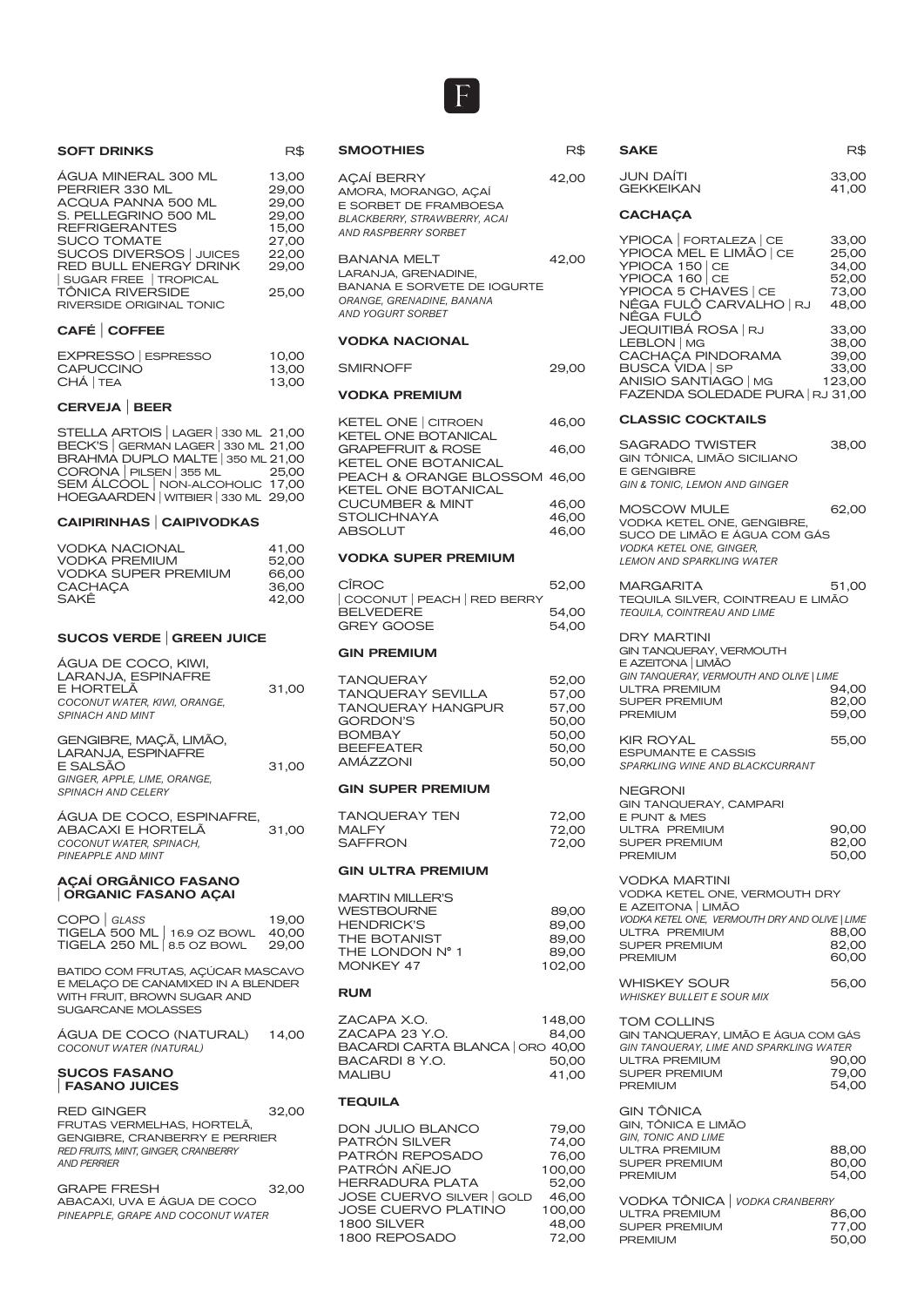| <b>LONG DRINKS</b>                                                                                                                                                                                                                                    | R\$             |
|-------------------------------------------------------------------------------------------------------------------------------------------------------------------------------------------------------------------------------------------------------|-----------------|
| <b>TROPICAL GIN</b><br>GIN TANQUERAY, RED BULL<br><b>TROPICAL E LARANJA</b><br>GIN, RED BULL TROPICAL AND ORANGE                                                                                                                                      | 49,00           |
| À"CARIOCA<br>GIN TANQUERAY, TRIPLE SEC,<br>ABACAXI, GENGIBRE, MELANCIA<br>E CHÁ DE HIBISCO COM CAMOMILA<br>GIN TANQUERAY, TRIPLE SEC,<br>PINEAPPLE, GINGER, WATERMELON<br>AND HIBISCUS TEA WITH CHAMOMILE                                             | 61,00           |
| CARIOCA TONIC<br>GIN TANQUERAY, CAJÚ, HORTELÃ,<br>LIMÃO E TÔNICA<br>GIN TANQUERAY, CASHEW, MINT,<br><b>LIME AND TONIC</b>                                                                                                                             | 63,00           |
| 67 CALORIAS<br>GIN TANQUERAY, RED BULL SUGAR<br><b>FREE E SICILIANO</b><br>GIN. RED BULL SUGAR FREE AND LEMON                                                                                                                                         | 49,00           |
| <b>EXOTIC PASSION</b><br>VODKA KETEL ONE, LICOR 43,<br>MARACUJÁ, CARDAMOMO, ALECRIM.<br>SICILIANO E ÁGUA COM GÁS<br>VODKA KETEL ONE, 43 LIQUEUR,<br>PASSION FRUIT, CARDAMOM, ROSEMARY,<br><b>LEMON AND SPARKLING WATER</b>                            | 52,00           |
| ROSEMARY TONIC<br>GIN TANQUERAY, COINTREAU,<br>ALECRIM, LIMÃO TAHITI, SICILIANO<br>E TÔNICA<br>GIN TANQUERAY, COINTREAU, ROSEMARY,<br>ORANGE, LIME, LEMON AND TONIC                                                                                   | 62,00           |
| <b>RESERVE</b>                                                                                                                                                                                                                                        |                 |
| <b>NEGRONI</b><br>TANQUERAY Nº TEN<br><b>DRY MARTINI</b>                                                                                                                                                                                              | 82,00           |
| TANQUERAY Nº TEN<br>FITZGERALD<br>TANQUERAY Nº TEN<br><b>OLD FASHIONED</b><br><b>JOHNNIE WALKER</b>                                                                                                                                                   | 82,00<br>82,00  |
| <b>GOLD LABEL</b><br><b>DRINKS COM ESPUMANTE</b>                                                                                                                                                                                                      | 79,00           |
| <b>SPARKLING WINE DRINKS</b><br>VODKA CÎROC PEACH SPRITZ<br>COM VODKA CÎROC PEACH, APEROL<br>E ÁGUA COM GÁS   WITH VODKA CÎROC<br>PEACH, APEROL AND SPARKLING WATER<br><b>COM ESPUMANTE</b><br>WITH SPARKLING WINE<br>COM CHAMPAGNE<br>WITH CHAMPAGNE | 66,00<br>127,00 |
| <b>BELLINI</b><br>ESPUMANTE COM POLPA DE PÊSSEGO<br><b>COM ESPUMANTE</b>                                                                                                                                                                              |                 |
| <b>WITH SPARKLING WINE</b><br>COM CHAMPAGNE                                                                                                                                                                                                           | 63,00           |
| <b>WITH SPARKLING WINE</b>                                                                                                                                                                                                                            | 127,00          |
| <b>APEROL SPRITZ</b><br>COM APEROL E ÁGUA COM GÁS<br>WITH APEROL AND SPARKLING WATER<br>COM CHAMPAGNE<br>WITH CHAMPAGNE                                                                                                                               | 50,00<br>127,00 |
| <b>NEGRONI SBAGLIATTO</b><br><b>ESPUMANTE COM CAMPARI</b>                                                                                                                                                                                             |                 |
| E PUNT & MES COM ESPUMANTE<br>  WITH SPARKLING WINE                                                                                                                                                                                                   | 66,00           |
| COM CHAMPAGNE<br>WITH CHAMPAGNE                                                                                                                                                                                                                       | 127,00          |

### CLERICOT R\$

ESPUMANTE | SPARKLING WINE 194,00 VINHO TINTO | RED WINE 194,00 VINHO BRANCO | WHITE WINE 194,00

#### AMARO | BITTER | VERMOUTH

| <b>CAMPARI</b>                | 39,00 |
|-------------------------------|-------|
| <b>APEROL</b>                 | 36.00 |
| <b>ANTICA FORMULA</b>         | 57.00 |
| CARPANO PUNT E MES            | 44.00 |
| FERNET BRANCA                 | 41.00 |
| <b>MARTINI ROSSO / BIANCO</b> | 31,00 |

#### LICOR | LIQUEUR

| <b>BAILEYS</b>            | 41.00 |
|---------------------------|-------|
| PATRÓN X.O. CAFÉ          | 48,00 |
| PATRÓN X.O. CAFÉ INCENDIO | 46.00 |
| LICOR 43                  | 41,00 |
| <b>DRAMBUIE</b>           | 41.00 |
| <b>AMARULA</b>            | 53.00 |
| AMARETTO DISARONNO        | 42.00 |
| <b>COINTREAU</b>          | 40.00 |
| <b>LIMONCELLO</b>         | 42,00 |
| PEACH TREE                | 40.00 |
| <b>SAMBUCA</b>            | 43.00 |
| <b>TIA MARIA</b>          | 50.00 |

#### SCOTCH WHISKY STANDARD

| <b>JW RED LABEL</b>      | 43.00 |
|--------------------------|-------|
| <b>BLACK &amp; WHITE</b> | 41.00 |
| <b>OLD PARR SILVER</b>   | 42.00 |
| J & B RARE               | 41.00 |
| <b>CUTTY SARK</b>        | 39,00 |

#### SCOTCH WHISKY 12 Y.O.

| <b>JW BLACK LABEL</b> | 51.00 |
|-----------------------|-------|
| BUCHANAN'S            | 55.00 |
| OLD PARR              | 50.00 |
| <b>GRANT'S</b>        | 46.00 |
| CHIVAS REGAL          | 51.00 |
|                       |       |

#### SCOTCH WHISKY ESPECIAL DELUXE

JW BLUE LABEL 292,00 JW PLATINUM LABEL 155,00 JW GREEN LABEL 88,00 JW GOLD LABEL RESERVE 94,00 JW DOUBLE BLACK 65,00 BUCHANAN'S 18 Y.O. 156,00

#### MALT WHISKY R\$

| CARDHU 12 Y.O.                    | 73,00  |
|-----------------------------------|--------|
| <b>SPEYSIDE</b>                   |        |
| TALISKER 10 Y.O.                  | 94,00  |
| <b>SKYE</b>                       |        |
| GLENKINCHIE 12 Y.O.               | 141,00 |
| <b>LOWLANDS</b>                   |        |
| THE SINGLETON OF ORD 12Y.O. 68,00 |        |
| <b>HIGHLANDS</b>                  |        |
| <b>BRUICHLADDICH</b>              | 111,00 |
| THE CLASSIC LADDIE - ISLAY        |        |
| THE MACALLAN DOUBLE               |        |
| CASK <sub>12</sub>                | 261,00 |
| THE MACALLAN DOUBLE               |        |
| CASK <sub>15</sub>                | 470.00 |
| THE MACALLAN DOUBLE               |        |
| CASK 18                           | 836,00 |
| GLENFIDDICH 12 Y.O.               | 89,00  |
| <b>SPEYSIDE</b>                   |        |

#### AMERICAN WHISKEY

| BULLEIT              | 60.00 |
|----------------------|-------|
| <b>JACK DANIEL'S</b> | 51.00 |
| SINGLE BARREL        | 88.00 |
| <b>MAKER'S MARK</b>  | 85.00 |
| JIM BEAM WHITE       | 48.00 |

#### IRISH WHISKEY

| <b>JAMESON STANDARD</b> | 48,00 |
|-------------------------|-------|
|                         |       |
|                         |       |

TAXA DE SERVIÇO DE 15% *15% SERVICE TAX*

#### NÃO ACEITAMOS CHEQUES *WE DON'T ACCEPT CHECKS*

NOSSA COZINHA E SUAS DEPENDÊNCIAS ESTÃO FRANQUEADAS À SUA VISITAÇÃO *OUR KITCHEN IS OPEN FOR VISITATIONS*

SE BEBER, NÃO DIRIJA *DON'T DRINK AND DRIVE.*

PROCON 151 SUNAB 192 FISCALIZAÇÃO SANITÁRIA 21 2503 2280

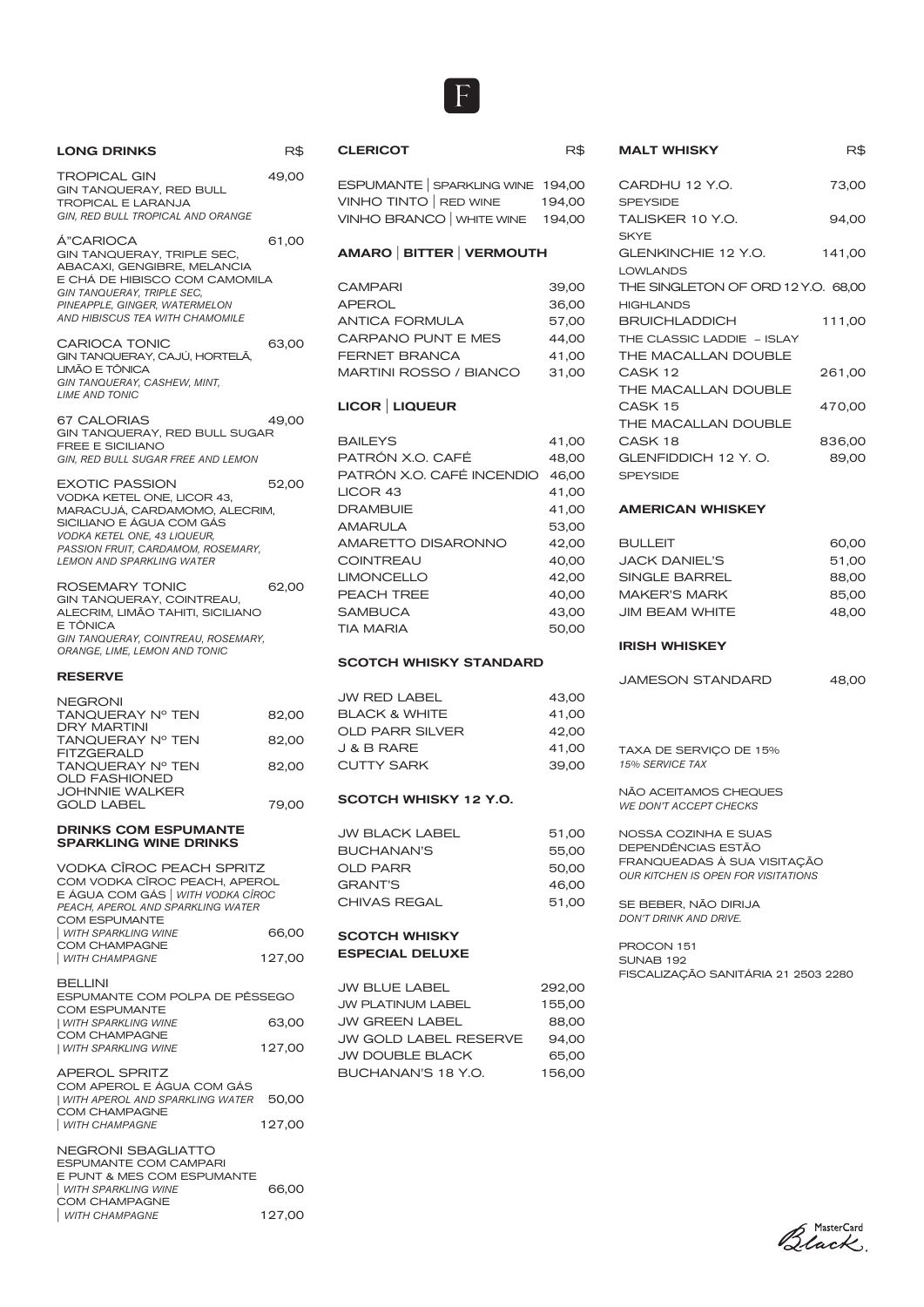| <b>VINHOS</b>                                    |             | <b>SPUMANTI</b>                                                                | <b>GARRAFA</b>       |
|--------------------------------------------------|-------------|--------------------------------------------------------------------------------|----------------------|
| PRODUTOR   SAFRA   REGIÃO   VALORES EM R\$       | <b>TAÇA</b> | <b>BRASIL</b><br>CAVE GEISSE ROSE BRUT   2019   PINTO BANDEIRA                 | 310,00               |
| <b>VINI AL BICCHIERE</b>                         |             | ADOLFO LONA BRUT ROSÉ   GARIBALDI<br>CAVE GEISSE BRUT   2020   PINTO BANDEIRA  | 220,00<br>302,00     |
| <b>SPUMANTI</b> 150ML                            |             | CHANDON EXCELLENCE BRUT   GARIBALDI                                            | 427,00               |
| <b>BRASIL</b>                                    |             | <b>ITÁLIA</b><br>PROSECCO FASANO BRUT MILLÉSIME D.O.C.G.                       | 375,00               |
| CAVE GEISSE BRUT   2020   PINTO BANDEIRA         | 64,00       | DE FAVERI   2017   VALDOBBIADENE<br>MULLER THURGAL BRUT   VENETO               | 210,00               |
| <b>ITÁLIA</b>                                    |             | RIVANI PINOT ROSÉ EXTRA DRY   TRENTINO                                         | 220,00               |
| MULLER THURGAL BRUT   VENETO                     | 43,00       | <b>FRANÇA</b>                                                                  |                      |
| <b>FRANÇA</b>                                    |             | <b>CHAMPAGNE</b>                                                               |                      |
| <b>CHAMPAGNE</b>                                 |             | PERRIER JOUËT GRAND BRUT   EPERNAY<br>MOET & CHANDON BRUT IMPERIAL   EPERNAY   | 1.120,00<br>1.250,00 |
| PERRIER JOUËT GRAND BRUT   EPERNAY               | 198,00      | MOËT & CHANDON ICE IMPÉRIAL<br>MOËT & CHANDON   ÉPERNAY                        | 1.200,00             |
| <b>BIANCHI</b> 150ML                             |             | VEUVE CLICQUOT PONSARDIN BRUT   REIMS                                          | 1.180,00             |
|                                                  |             | PERRIER JOUET BELLE EPOQUE   2013   EPERNAY<br>RUINART BLANC DE BLANCS   REIMS | 3.900,00<br>1.700,00 |
| <b>ITÁLIA</b>                                    |             | <b>DOM PERIGNON</b>                                                            | 4.300,00             |
| PINOT GRIGIO FASANO   DI LENARDO   2020   FRIULI | 65,00       | MOET & CHANDON   2012   EPERNAY                                                |                      |
| <b>ARGENTINA</b>                                 |             | <b>CHAMPAGNE ROSÉ</b>                                                          |                      |
| COMPADRE CHENIN-CHARDONNAY                       | 35,00       | MOET & CHANDON BRUT ROSÉ EPERNAY                                               | 1.330,00             |
| LA AGRICOLA   2021   MENDOZA                     |             | MOET & CHANDON ICE ROSE DEMI-SEC<br><b>EPERNAY</b>                             | 1.335,00             |
| <b>CHILE</b>                                     |             | VEUVE CLICQUOT ROSÉ BRUT   REIMS                                               | 1.340,00             |
| MASCARA DE FUEGO SAUVIGNON BLANC                 | 50,00       | TAITTINGER RESERVE BRUT ROSE   REIMS                                           | 1.400,00             |
| VIÑA LOS BOLDOS   2021   CACHAPOAL               |             | PERRIER-JOUET BLASON ROSÉ BRUT<br><b>EPERNAY</b>                               | 1.268,00             |
| <b>ROSATI</b> 150ML                              |             | <b>BIANCHI</b>                                                                 |                      |
| ESTANDON LUMIERE ROSÉ   2019   PROVENCE          | 87,00       | <b>BRASIL</b>                                                                  |                      |
|                                                  |             | SAUVIGNON BLANC                                                                | 330,00               |
| ROSSI 150ML                                      |             | VINÍCOLA THERA   2021   BOM RETIRO - SANTA CATARINA<br><b>CHARDONNAY</b>       | 332,00               |
|                                                  |             | VINÍCOLA THERA   2020   BOM RETIRO - SANTA CATARINA                            |                      |
| <b>FRANÇA</b>                                    |             | <b>ITALIA</b>                                                                  |                      |
| CHATEAU D'AURILHAC CRU<br>BOURGEOIS HAUT -MÉDOC  | 105,00      | PINOT GRIGIO FASANO   DI LENARDO   2020   FRIULI                               | 327,00               |
| $ 2012 $ BORDEAUX                                |             | CENTINE BIANCO I.G.T.<br>CASTELLO BANFI   2019   TOSCANA                       | 340,00               |
|                                                  |             | VERDICCHIO DEI CASTELLI                                                        |                      |
| <b>ARGENTINA</b>                                 |             | DI JESI STEFANO ANTONUCCI                                                      | 280,00               |
| COMPADRE SHIRAZ - MALBEC                         | 35,00       | $ 2020 $ MARCHE                                                                |                      |
| LA AGRICOLA   2019   MENDOZA                     |             | PINOT GRIGIO LA GONDOLA<br>CANTINE DI ORA   2020   VENETO                      | 249,00               |
|                                                  |             | <b>FRANÇA</b>                                                                  |                      |
|                                                  |             | SYLVANER CLASSIC   FAMILLE HUGEL   2019   ALSACE 380,00                        |                      |
|                                                  |             | <b>CHABLIS LES BEAUMONTS</b><br>ERIC ET EMMANUEL   2015   BOURGOGNE            | 673,00               |
|                                                  |             | CHABLIS 1ER CRU COTE DE LECHET                                                 | 1.080,00             |
|                                                  |             | 2018 BOURGOGNE                                                                 |                      |
|                                                  |             | CHATEAU LA FLEUR BELLEVUE                                                      | 340,00               |
|                                                  |             | 2014   VIGNOBLES EYMAS & FILS<br>BLAYE - CÔTES DE BORDEAUX                     |                      |
|                                                  |             | ANDRE GOICHOT CHARDONNAY                                                       | 430,00               |
|                                                  |             | 2018   BOURGOGNE                                                               |                      |

## $\blacksquare$